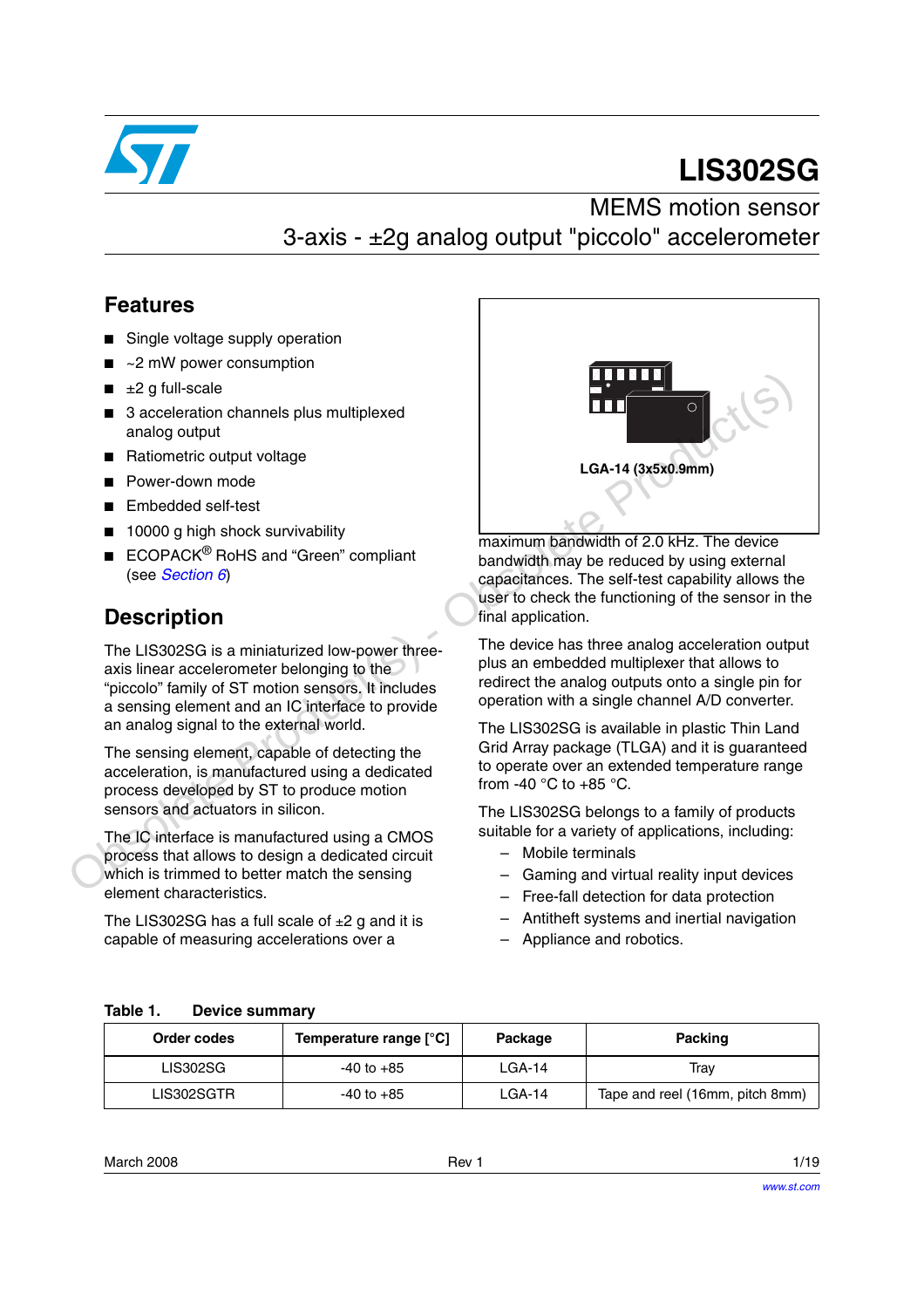# **Contents**

| 1              |                                                                                     |
|----------------|-------------------------------------------------------------------------------------|
|                | 1.1                                                                                 |
| $\overline{2}$ |                                                                                     |
|                | 2.1                                                                                 |
|                | 2.2                                                                                 |
|                | 2.3                                                                                 |
|                | 2.4                                                                                 |
| 3              |                                                                                     |
|                |                                                                                     |
|                | 3.2                                                                                 |
|                | 3.3                                                                                 |
| 4              |                                                                                     |
|                | 4.1                                                                                 |
|                | 4.2                                                                                 |
| 5              |                                                                                     |
|                | 5.1                                                                                 |
|                | Mechanical characteristics derived from measurement in the -40 °C to +85<br>$5.2 -$ |
|                | 5.3                                                                                 |
|                |                                                                                     |
| 7              |                                                                                     |

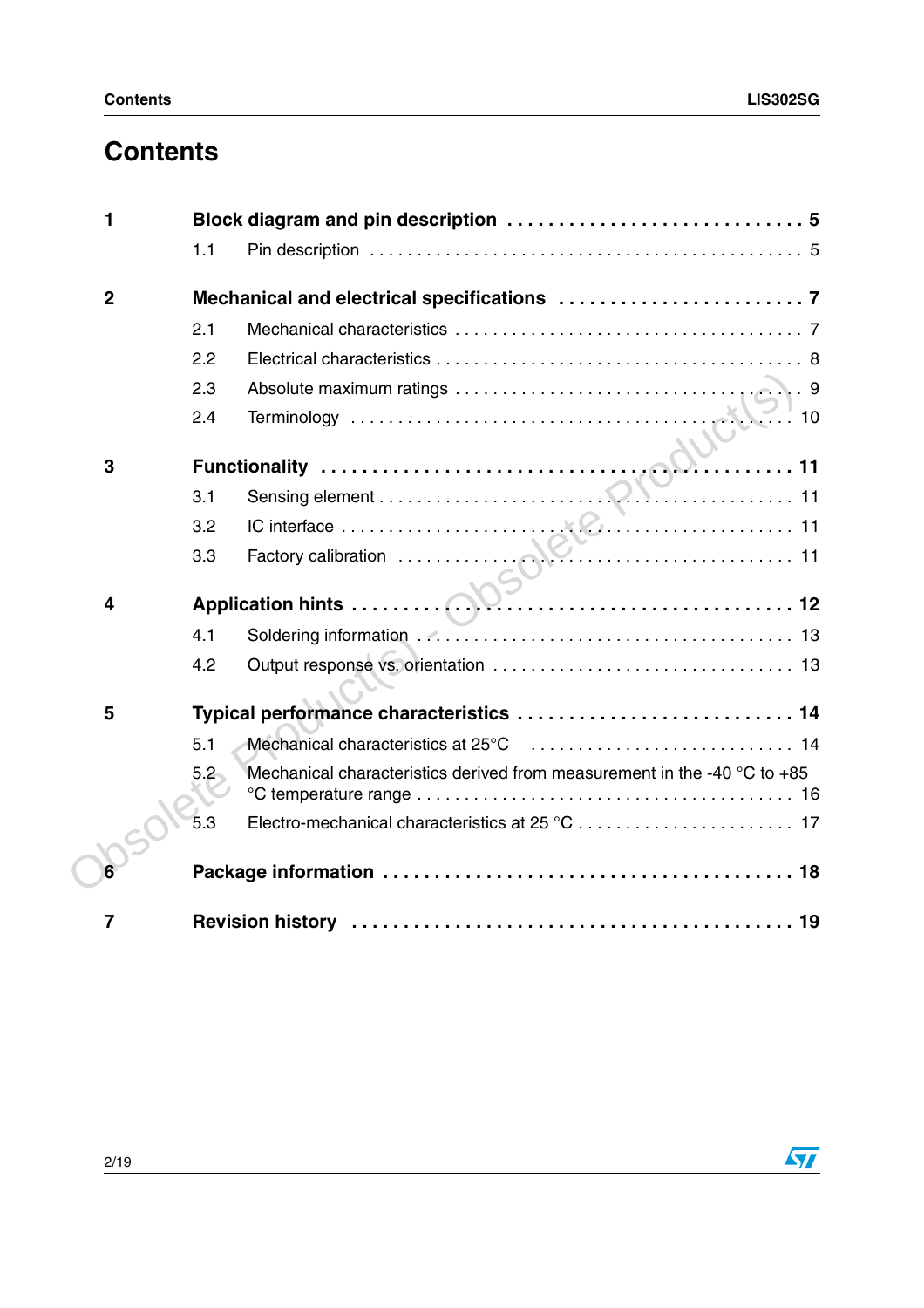# **List of figures**

| Figure 1.  |                                                    |  |
|------------|----------------------------------------------------|--|
| Figure 2.  |                                                    |  |
| Figure 3.  |                                                    |  |
| Figure 4.  |                                                    |  |
| Figure 5.  |                                                    |  |
| Figure 6.  |                                                    |  |
| Figure 7.  |                                                    |  |
| Figure 8.  |                                                    |  |
| Figure 9.  |                                                    |  |
| Figure 10. |                                                    |  |
| Figure 11. |                                                    |  |
| Figure 12. |                                                    |  |
| Figure 13. |                                                    |  |
| Figure 14. |                                                    |  |
| Figure 15. |                                                    |  |
| Figure 16. |                                                    |  |
| Figure 17. |                                                    |  |
| Figure 18. |                                                    |  |
| Figure 19. | LGA-14: mechanical data and package dimensions  17 |  |
|            |                                                    |  |
|            |                                                    |  |
|            | Obsolete Product(s). O                             |  |
|            |                                                    |  |
|            |                                                    |  |
|            |                                                    |  |
|            |                                                    |  |
|            |                                                    |  |
|            |                                                    |  |
|            |                                                    |  |
|            |                                                    |  |
|            |                                                    |  |
|            |                                                    |  |
|            |                                                    |  |

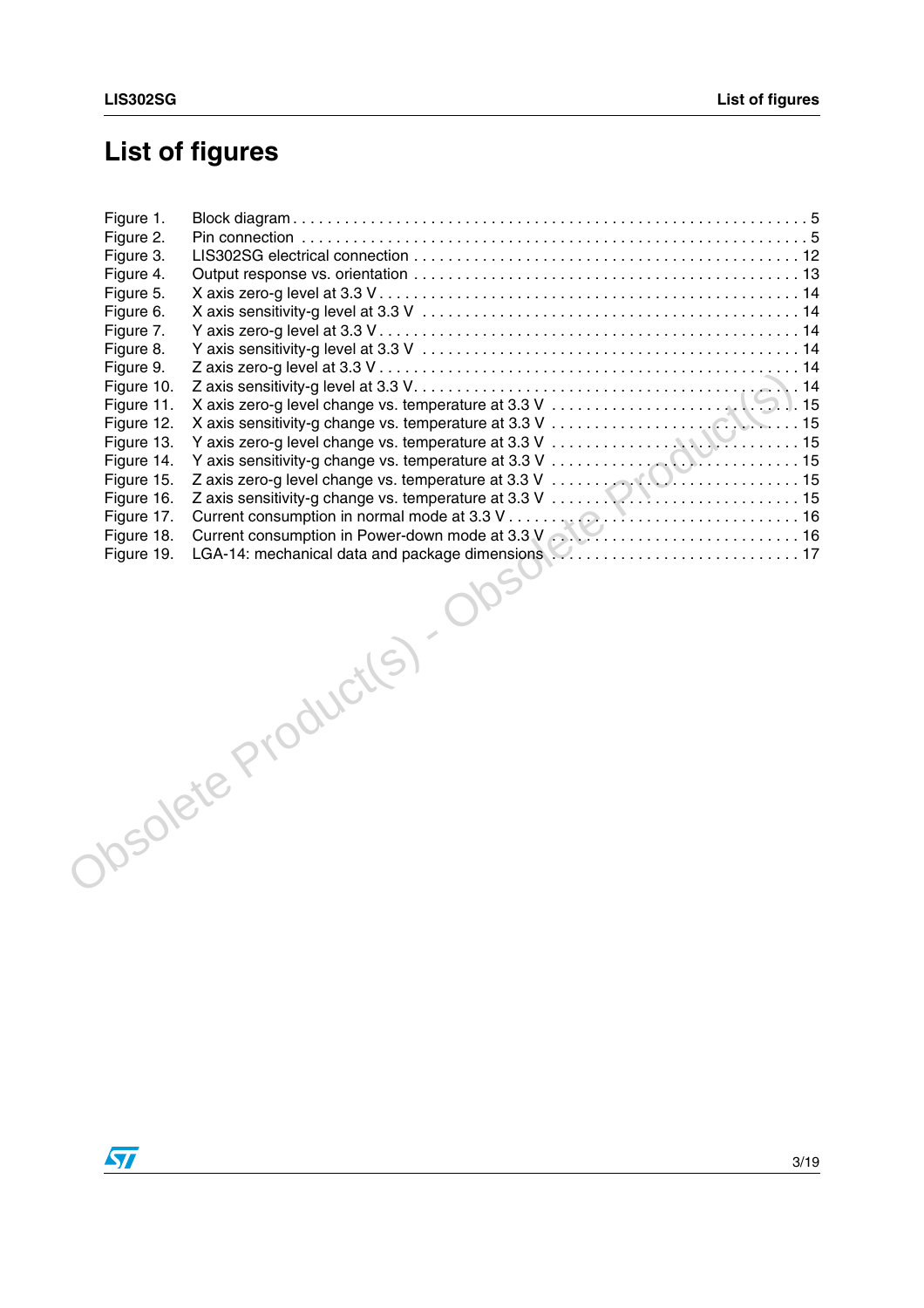## **List of tables**

| Table 1. |                                                                          |
|----------|--------------------------------------------------------------------------|
| Table 2. |                                                                          |
| Table 3. |                                                                          |
| Table 4. | Electrical characteristics @ Vdd =3.3 V, T=25 °C unless otherwise noted8 |
| Table 5. |                                                                          |
| Table 6. |                                                                          |
| Table 7. |                                                                          |
| Table 8. |                                                                          |

Obsolete Product(s) - Obsolete Product(s)

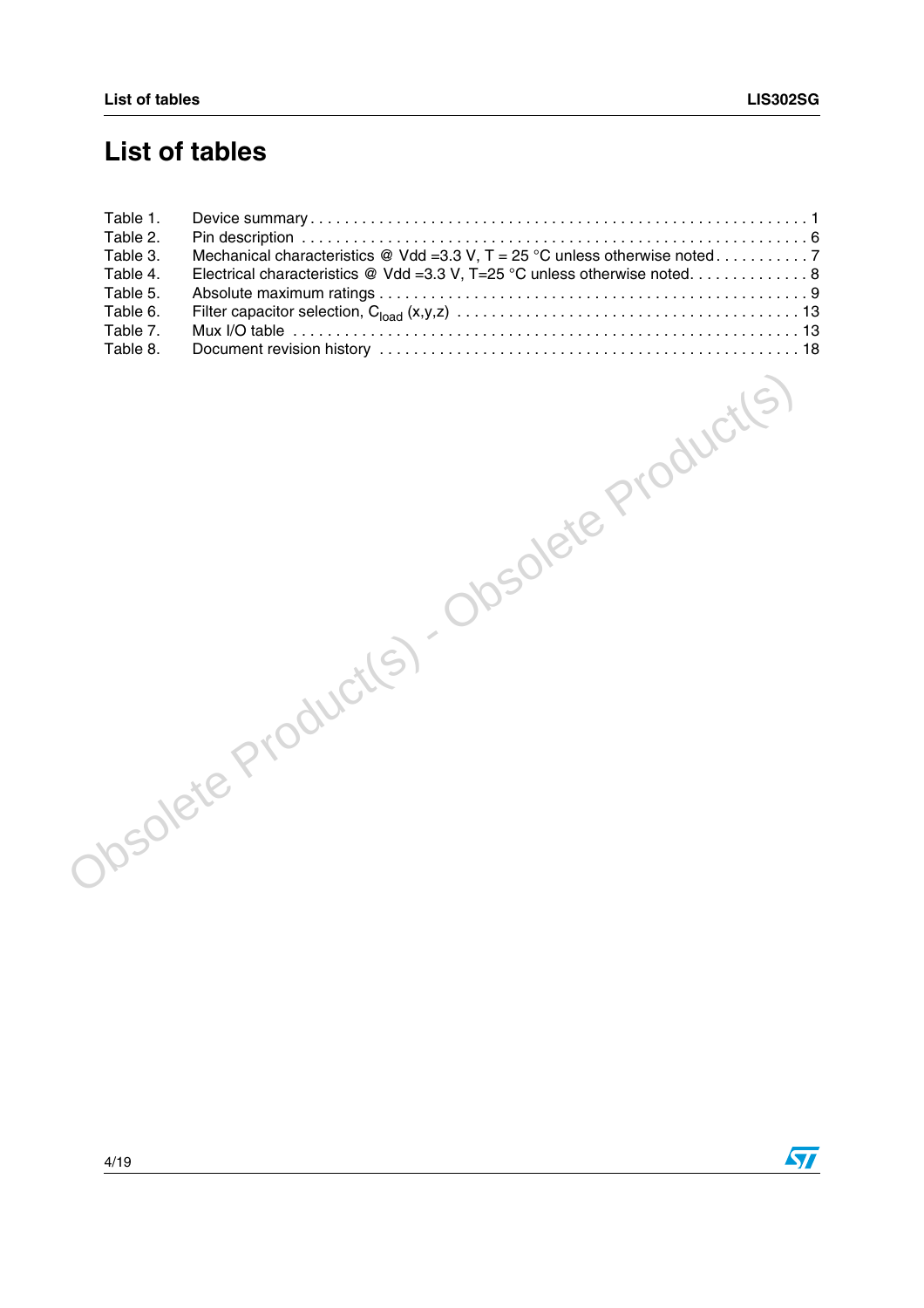## <span id="page-4-0"></span>**1 Block diagram and pin description**



#### <span id="page-4-2"></span>**Figure 1. Block diagram**

## <span id="page-4-3"></span><span id="page-4-1"></span>**1.1 Pin description**



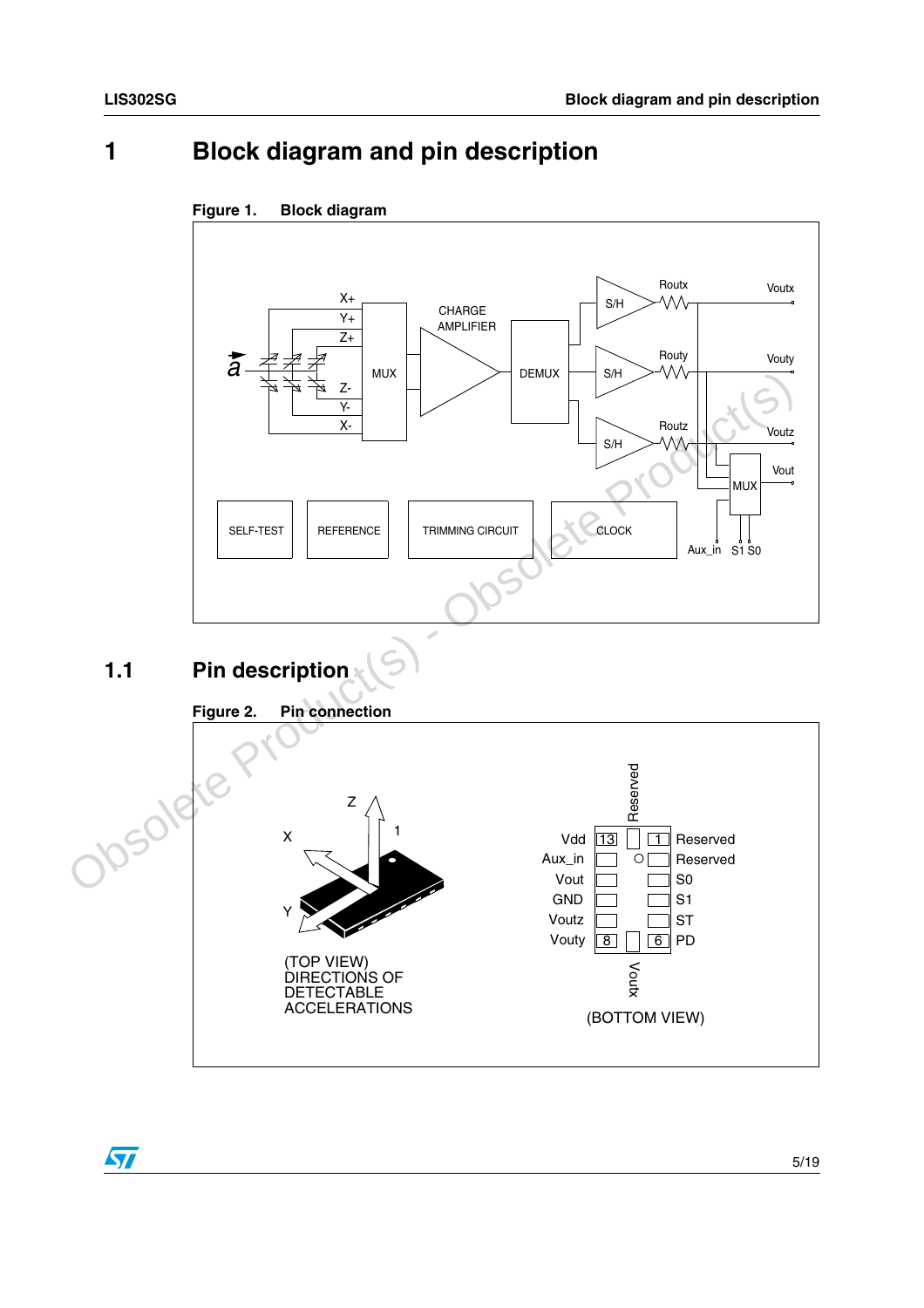|                    | Pin #          | Pin name       | <b>Function</b>                                             |
|--------------------|----------------|----------------|-------------------------------------------------------------|
|                    | $\mathbf{1}$   | Reserved       | Connect to Vdd                                              |
|                    | $\overline{2}$ | Reserved       | Connect to Vdd                                              |
|                    | 3              | SO             | Mux selector 0 (connect to Vdd or to GND)                   |
|                    | 4              | S <sub>1</sub> | Mux selector 1 (connect to Vdd or to GND)                   |
|                    | 5              | <b>ST</b>      | Self-test (logic 0: normal mode; logic 1: Self-test)        |
|                    | $\,6\,$        | PD             | Power-down (logic 0: normal mode; logic 1: power-down mode) |
|                    | $\overline{7}$ | Voutx          | Output Voltage X channel                                    |
|                    | 8              | Vouty          | Output Voltage Y channel                                    |
|                    | 9              | Voutz          | Output Voltage Z channel                                    |
|                    | 10             | <b>GND</b>     | 0V supply                                                   |
|                    | 11             | Vout           | Multiplexer output                                          |
|                    | 12             | Aux_In         | Auxiliary input                                             |
|                    | 13             | Vdd            | Power supply                                                |
|                    | 14             | Reserved       | Connect to Vdd                                              |
| Obsolete Products) |                |                |                                                             |

<span id="page-5-0"></span>**Table 2. Pin description** 

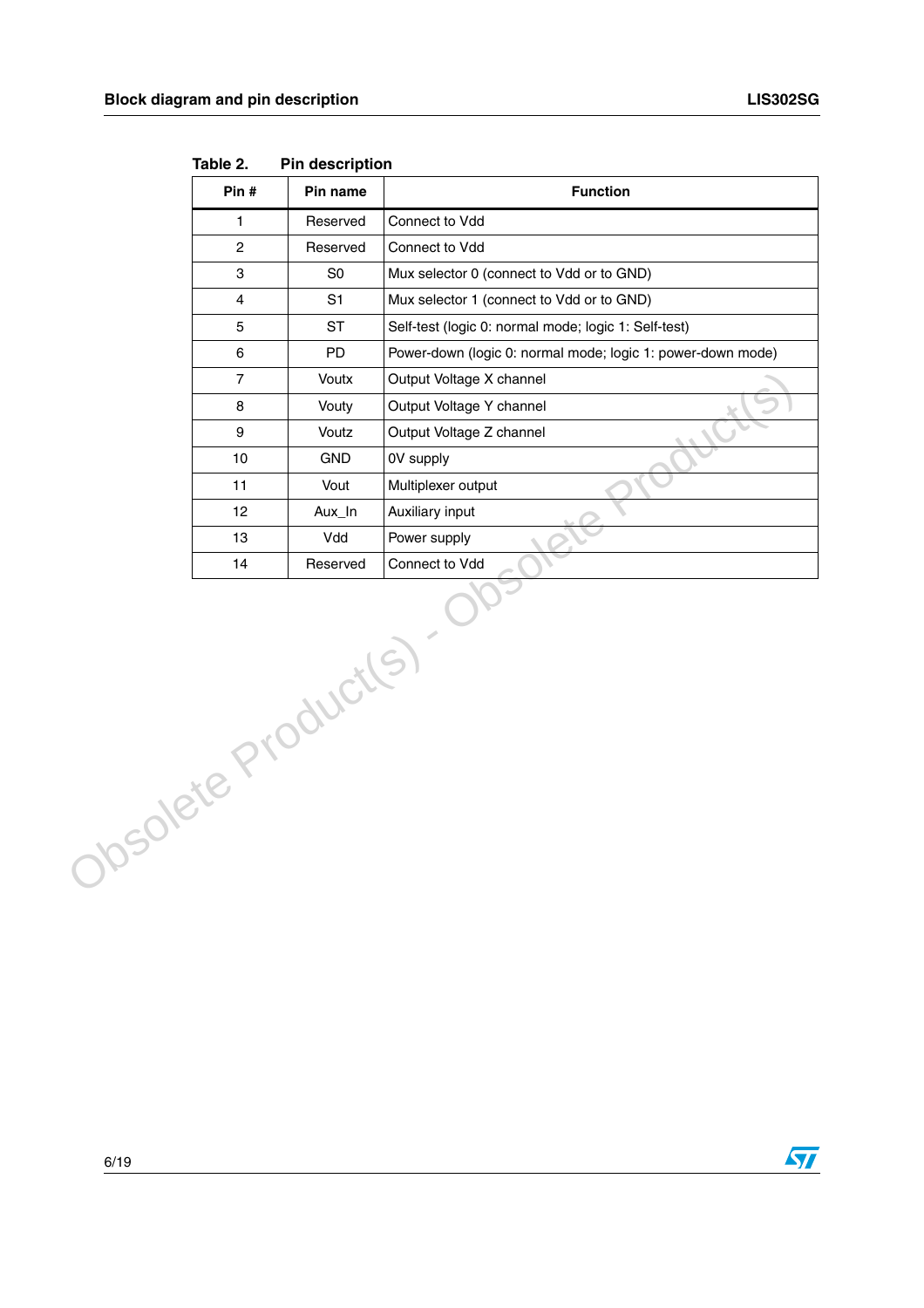## <span id="page-6-0"></span>**2 Mechanical and electrical specifications**

#### <span id="page-6-1"></span>**2.1 Mechanical characteristics**

| Symbol      | <b>Parameter</b>                                      | <b>Test condition</b>                  | Min.               | Typ. <sup>(2)</sup> | Max.               | <b>Unit</b>                  |
|-------------|-------------------------------------------------------|----------------------------------------|--------------------|---------------------|--------------------|------------------------------|
| Ar          | Acceleration range <sup>(3)</sup>                     |                                        |                    | ±2.0                |                    | g                            |
| So          | Sensitivity <sup>(4)</sup>                            |                                        | 0.145*Vdd<br>$-5%$ | 0.145*Vdd           | 0.145*Vdd<br>$+5%$ | V/g                          |
| SoDr        | Sensitivity change vs.<br>temperature                 | Delta from $+25$ °C                    |                    | ±0.01               |                    | $\frac{9}{6}$ <sup>o</sup> C |
| Voff        | Zero-g level $(4)$                                    | $T = 25 °C$                            | Vdd/2-6%           | Vdd/2               | Vdd/2+6%           | $\vee$                       |
| OffDr       | Zero-g level change<br>vs temperature                 | Delta from $+25$ °C                    |                    | ±0.5                |                    | $mg$ /°C                     |
| NL          | Non linearity <sup>(5)</sup>                          | Best fit straight line                 |                    | ±0.5                |                    | %FS                          |
| CrossAx     | Cross-axis $^{(6)}$                                   |                                        |                    | ±2                  |                    | $\%$                         |
| An          | Acceleration noise<br>density                         | Vdd=3.3 V                              |                    | 200                 |                    | $\mu$ g/ $\sqrt{Hz}$         |
|             |                                                       | $T = 25 °C$<br>Vdd=3.3 V<br>X axis     | $+95$              |                     | $+200$             | mV                           |
| Vt          | Self-test output<br>voltage change <sup>(7),(8)</sup> | $T = 25 °C$<br>$Vdd = 3.3 V$<br>Y axis | $+95$              |                     | $+200$             | mV                           |
|             |                                                       | $T = 25 °C$<br>Vdd=3.3 V<br>Z axis     | $+95$              |                     | $+200$             | mV                           |
| <b>Fres</b> | Sensing element<br>resonant frequency <sup>(9)</sup>  | all axes                               | 2.0                |                     |                    | kHz                          |
| Top         | Operating<br>temperature range                        |                                        | $-40$              |                     | $+85$              | $^{\circ}C$                  |
| Wh          | Product weight                                        |                                        |                    | 30                  |                    | mgram                        |

#### <span id="page-6-2"></span>**Table 3. Mechanical characteristics @ Vdd =3.3 V, T = 25 °C unless otherwise noted(1)**

1. The product is factory calibrated at 3.3 V. The operational power supply range is specified in *[Table 4](#page-7-1)*. Since the device is ratiometric Voff, So and Vt parameters will vary with supply voltage.

- 2. Typical specifications are not guaranteed
- 3. Guaranteed by wafer level test and measurement of initial offset and sensitivity
- 4. Zero-g level and sensitivity are ratiometric to supply voltage
- 5. Guaranteed by design
- 6. Contribution to the measuring output of an inclination/acceleration along any perpendicular axis
- 7. "Self-test output voltage change" is defined as Vout<sub>(Vst=logic 1)</sub>-Vout<sub>(Vst=logic 0)</sub>
- 8. "Self-test output voltage change" varies cubically with supply voltage
- 9. Minimum resonance frequency Fres=2.0 kHz. Sensor bandwidth=1/(2\*π\*32kΩ\*Cload), with Cload>2.5 nF

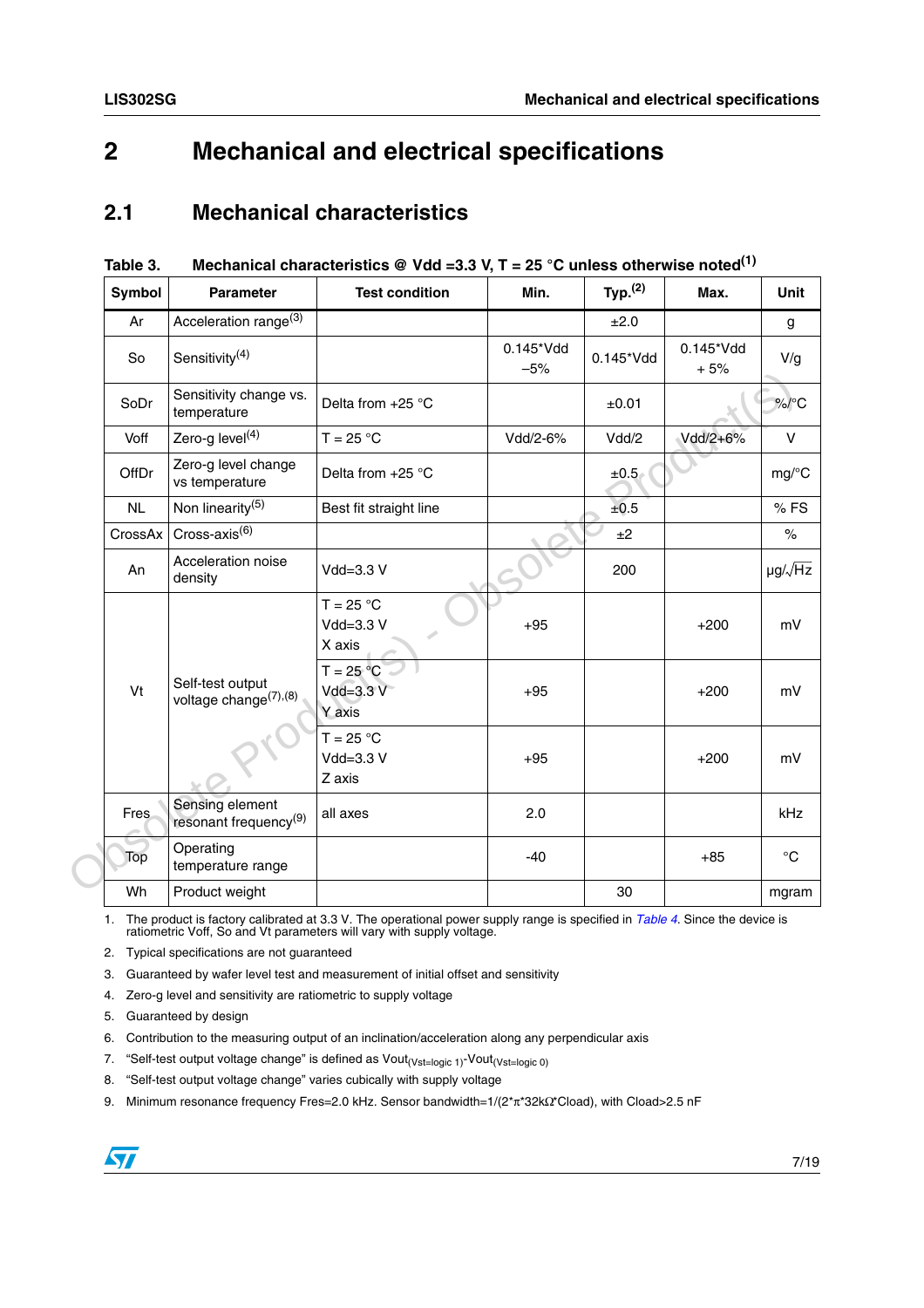## <span id="page-7-0"></span>**2.2 Electrical characteristics**

### <span id="page-7-1"></span>**Table 4. Electrical characteristics @ Vdd =3.3 V, T=25 °C unless otherwise noted(1)**

|                                                                    | <b>Test condition</b>                   | Min.         | Typ. <sup>(2)</sup> | Max.      | Unit              |
|--------------------------------------------------------------------|-----------------------------------------|--------------|---------------------|-----------|-------------------|
| Supply voltage                                                     |                                         | 3.0          | 3.3                 | 3.6       | $\mathsf{V}$      |
| Supply current                                                     | Mean value<br>PD pin connected to GND   |              | 0.65                |           | mA                |
| Supply current in<br>power-down mode                               | PD pin connected to Vdd                 |              | 1                   |           | μA                |
|                                                                    | Logic 0 level at Vdd=3.3 V              | $\pmb{0}$    |                     | $0.2*Vdd$ | $\vee$            |
|                                                                    | Logic 1 level at Vdd=3.3 V              | $0.8*Vdd$    |                     | Vdd       | V                 |
| Output impedance of<br>Voutx, Vouty, Voutz                         |                                         |              | 32                  |           | kΩ                |
| Capacitive load drive<br>for Voutx, Vouty,<br>Voutz <sup>(3)</sup> |                                         | 2.5          |                     |           | nF                |
|                                                                    | Logic 0 level at Vdd=3.3 V              | $\pmb{0}$    |                     | $0.2*Vdd$ | v                 |
|                                                                    | Logic 1 level at Vdd=3.3 V              | $0.8^*V$ dd  |                     | Vdd       | V                 |
|                                                                    | Logic 0 level at Vdd=3.3 V              | $\mathsf{o}$ |                     | $0.2*Vdd$ | $\mathsf{V}$      |
|                                                                    | Logic 1 level at Vdd=3.3 V              | $0.8*Vdd$    |                     | Vdd       | $\mathsf{V}$      |
| Series resistance of<br>multiplexer input vs.<br>Vout              |                                         |              | $\mathbf{1}$        |           | $k\Omega$         |
| Capacitive load drive<br>for multiplexed output<br>Vout            |                                         |              | 10                  |           | pF                |
| Turn-on time<br>at exit from<br>power-down mode                    | Cload in µF                             |              | 160*Cload+0.3       |           | ms                |
| Operating<br>temperature range                                     |                                         | $-40$        |                     | $+85$     | $^{\circ}{\rm C}$ |
|                                                                    | Self-test input<br>S0 Input<br>S1 input |              |                     |           |                   |

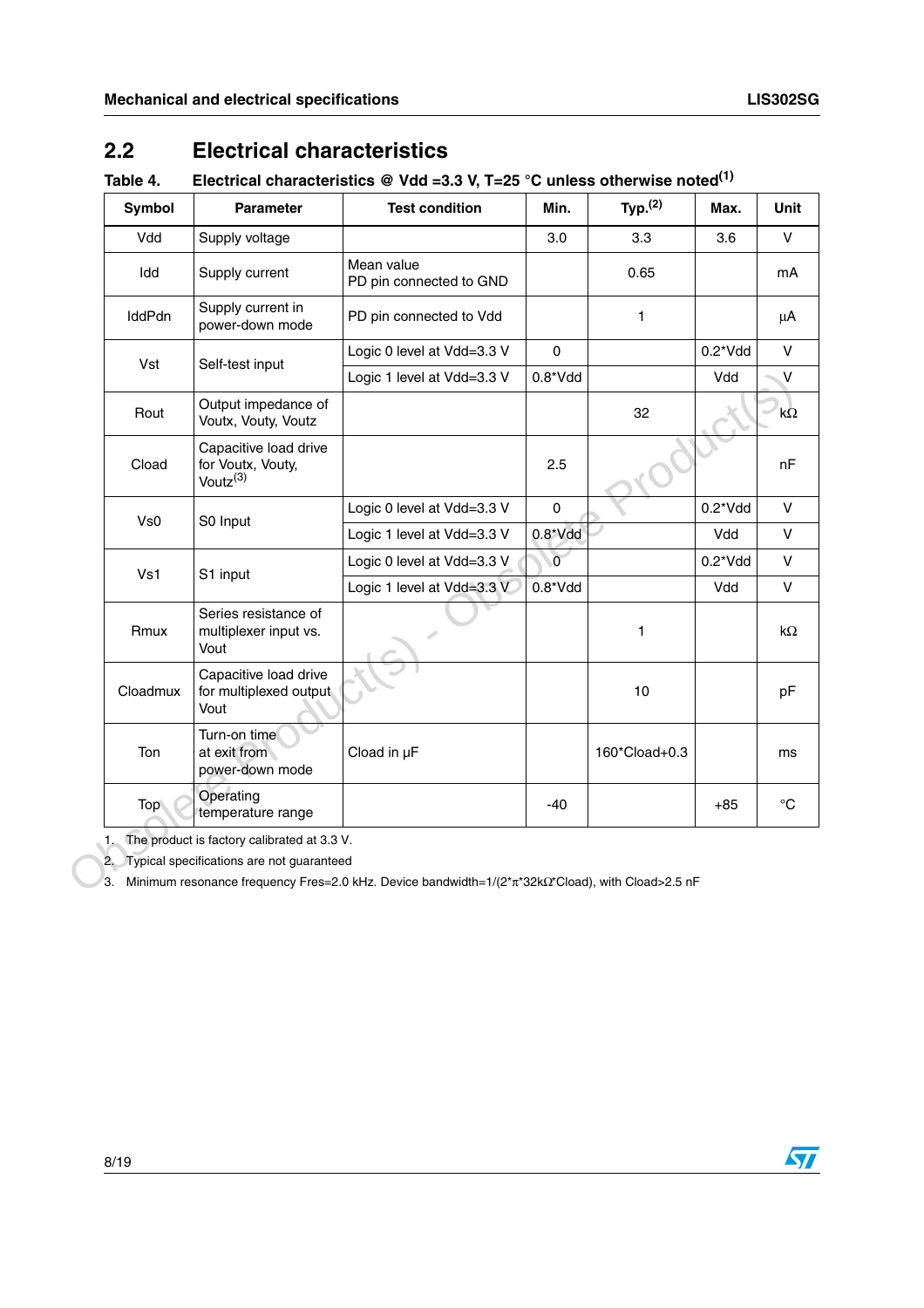### <span id="page-8-0"></span>**2.3 Absolute maximum ratings**

Stresses above those listed as "absolute maximum ratings" may cause permanent damage to the device. This is a stress rating only and functional operation of the device under these conditions is not implied. Exposure to maximum rating conditions for extended periods may affect device reliability.

| <b>Symbol</b>    | <b>Ratings</b>                                    | <b>Maximum value</b> | Unit |
|------------------|---------------------------------------------------|----------------------|------|
| Vdd              | Supply voltage                                    | $-0.3$ to 6          | v    |
| Vin.             | Input voltage on any control pin (PD, ST, S0, S1) | $-0.3$ to Vdd $+0.3$ | v    |
| $V_{Aux\_in}$    | Aux in input voltage                              | $-0.3$ to Vdd $+0.3$ | v    |
|                  | Acceleration (any axis, powered, Vdd=3.3 V)       | 3000 g for 0.5 ms    |      |
| A <sub>POW</sub> |                                                   | 10000 g for 0.1 ms   |      |
|                  |                                                   | 3000 g for 0.5 ms    |      |
| A <sub>UNP</sub> | Acceleration (any axis, not powered)              | 10000 g for 0.1 ms   |      |
| $T_{\rm STG}$    | Storage temperature range                         | $-40$ to $+150$      | °C   |
|                  |                                                   | $2$ (HBM)            | KV   |
| <b>ESD</b>       | Electrostatic discharge protection                | 1.5 (CDM)            | KV   |
|                  |                                                   | 200 (MM)             | v    |

<span id="page-8-1"></span>**Table 5. Absolute maximum ratings**



This is a Mechanical Shock sensitive device, improper handling can cause permanent damages to the part

This is an ESD sensitive device, improper handling can cause permanent damages to the part Josolete Pr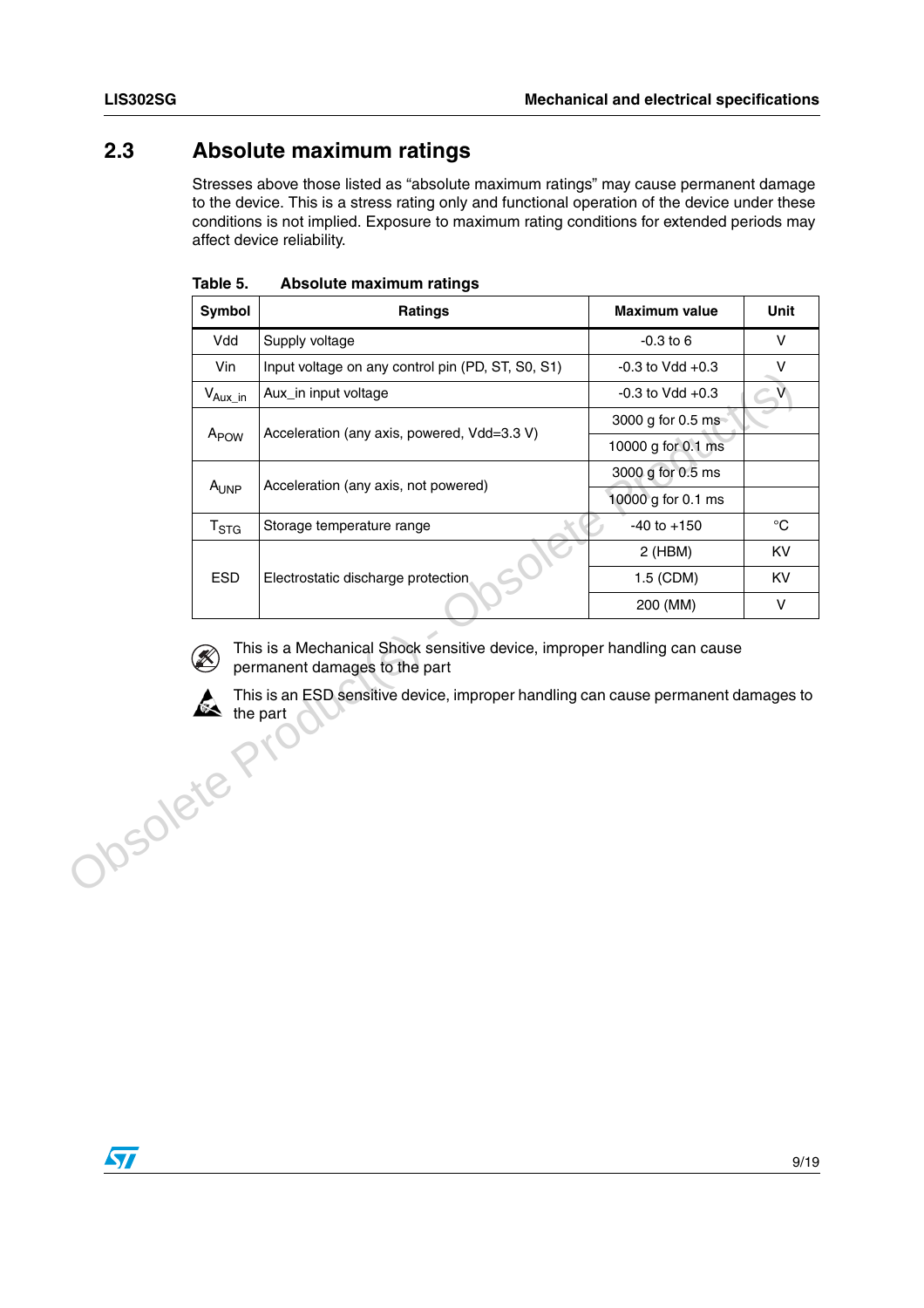#### <span id="page-9-0"></span>**2.4 Terminology**

**Sensitivity** describes the gain of the sensor and can be determined by applying 1 g acceleration to it. As the sensor can measure DC accelerations this can be done easily by pointing the axis of interest towards the center of the Earth, note the output value, rotate the sensor by 180 degrees (point to the sky) and note the output value again thus applying  $\pm 1$  g acceleration to the sensor. Subtracting the larger output value from the smaller one, and dividing the result by 2, will give the actual sensitivity of the sensor. This value changes very little over temperature (see sensitivity change vs. temperature) and also very little over time. The Sensitivity tolerance describes the range of Sensitivities of a large population of sensors.

**Zero-g level** describes the actual output signal if there is no acceleration present. A sensor in a steady state on a horizontal surface will measure 0 g in X axis and 0 g in Y axis whereas the Z axis will measure 1 g. The output is ideally for a 3.3 V powered sensor  $Vdd/2 =$ 1650 mV. A deviation from ideal 0-g level (1650 mV in this case) is called Zero-g offset. Offset of precise MEMS sensors is to some extend a result of stress to the sensor and therefore the offset can slightly change after mounting the sensor onto a printed circuit board or exposing it to extensive mechanical stress. Offset changes little over temperature see "Zero-g level change vs. temperature" - the Zero-g level of an individual sensor is very stable over lifetime. The Zero-g level tolerance describes the range of Zero-g levels of a population of sensors. in a steady state on a horizontal surface will measure 0 g in X axis and 0 g in Y axis where<br>the DaX six will measure 1 g. The output is ideally for a 3.3 V powered sensor Vdd/2 = 1650 mV. A deviation from ideal 0-g level

**Self-test** allows to check the sensor functionality without moving it. The Self-test function is off when the ST pin is connected to GND. When the ST pin is tied at Vdd an actuation force is applied to the sensor, simulating a definite input acceleration. In this case the sensor outputs will exhibit a voltage change in their DC levels. When ST is activated, the device output level is given by the algebraic sum of the signals produced by the acceleration acting on the sensor and by the electrostatic test-force. If the output signals change within the amplitude specified inside *Table 3*, then the sensor is working properly and the parameters of the interface chip are within the defined specification.

**Output impedance** describes the resistor inside the output stage of each channel. This resistor is part of a filter consisting of an external capacitor of at least 2.5 nF and the internal resistor. Due to the resistor level, only small inexpensive external capacitors are needed to generate low corner frequencies. When interfacing with an ADC it is important to use high input impedance input circuitries to avoid measurement errors. Note that the minimum load capacitance forms a corner frequency close to the resonance frequency of the sensor. In general the smallest possible bandwidth for a particular application should be chosen to get the best results.



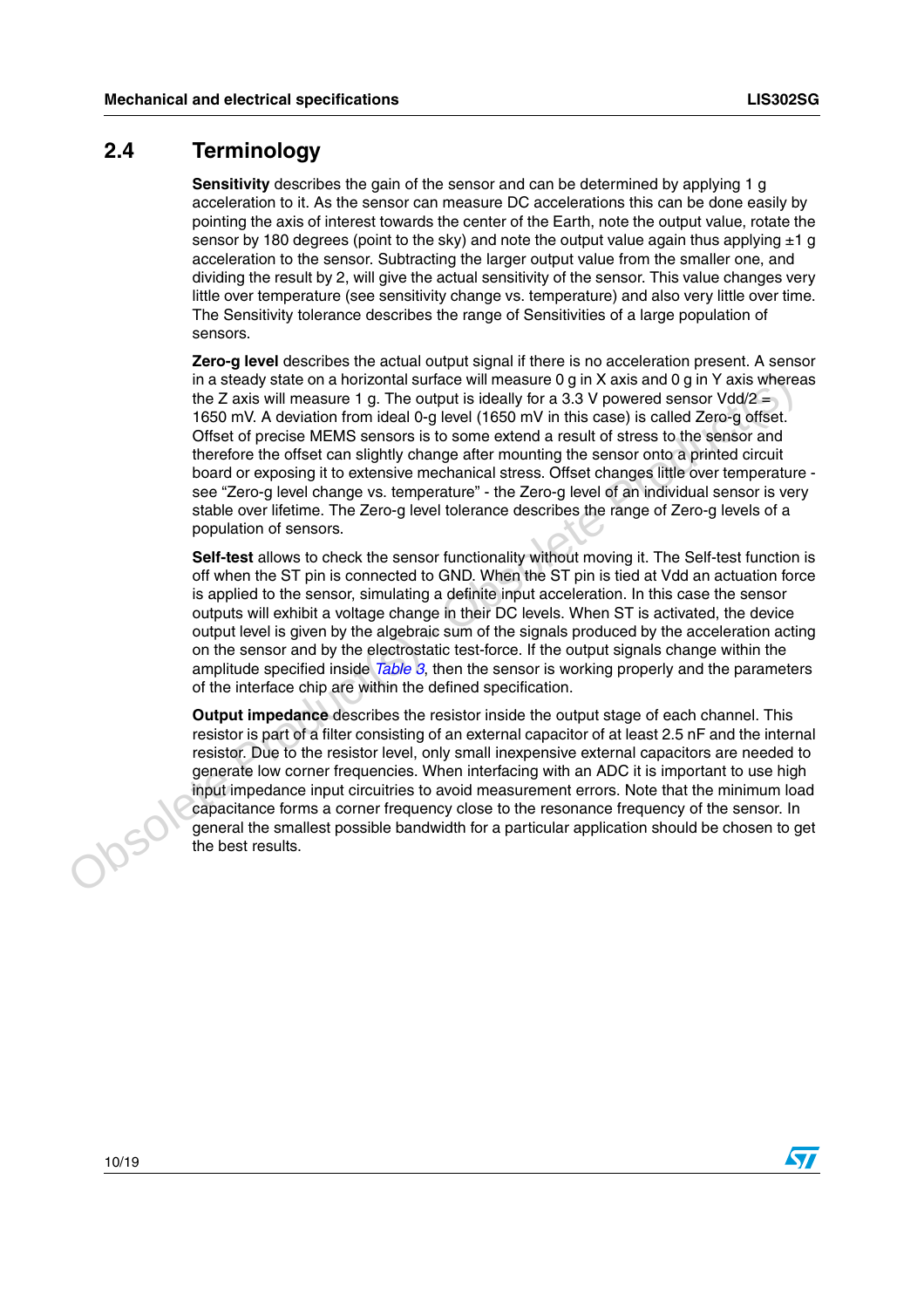## <span id="page-10-0"></span>**3 Functionality**

The LIS302SG is a "piccolo" low-power, analog output three-axis linear accelerometer packaged in a LGA package. The complete device includes a sensing element and an IC interface able to take the information from the sensing element and to provide an analog signal to the external world. The sensor provides the three accelerations and one multiplexed analog output.

#### <span id="page-10-1"></span>**3.1 Sensing element**

A proprietary process is used to create a surface micro-machined accelerometer. The technology allows to carry out suspended silicon structures which are attached to the substrate in a few points called anchors and are free to move in the direction of the sensed acceleration. To be compatible with the traditional packaging techniques a cap is placed on top of the sensing element to avoid blocking the moving parts during the moulding phase of the plastic encapsulation. technology aliable to carry out taspended esticlent structures which are attached to the<br>substrate in a few points called anchors and are free to move in the direction of the sense<br>eccleration. To be compatible with the tr

When an acceleration is applied to the sensor the proof mass displaces from its nominal position, causing an imbalance in the capacitive half-bridge. This imbalance is measured using charge integration in response to a voltage pulse applied to the sense capacitor.

At steady state the nominal value of the capacitors are few pF and when an acceleration is applied the maximum variation of the capacitive load is in the fF range.

#### <span id="page-10-2"></span>**3.2 IC interface**

The complete signal processing uses a fully differential structure, while the final stage converts the differential signal into a single-ended one to be compatible with the external world.

The first stage is a low-noise capacitive amplifier that implements a Correlated Double Sampling (CDS) at its output to cancel the offset and the 1/f noise. The produced signal is then sent to three different S&Hs, one for each channel, and made available to the outside.

The device provides an embedded multiplexer to allow the redirection of either the analog output signals Voutx, Vouty, and Voutz or of an auxiliary input signal onto a single pin for operation with a single channel A/D converter.

All the analog parameters (output offset voltage and sensitivity) are ratiometric to the voltage supply. Increasing or decreasing the voltage supply, the sensitivity and the offset will increase or decrease linearly. The feature provides the cancellation of the error related to the voltage supply along an analog to digital conversion chain.

### <span id="page-10-3"></span>**3.3 Factory calibration**

The IC interface is factory calibrated for sensitivity (So) and Zero-g level (Voff). The trimming values are stored inside the device in a non volatile structure. Any time the device is turned on, the trimming parameters are downloaded into the registers to be employed during the normal operation. This allows the user to employ the device without further calibration.

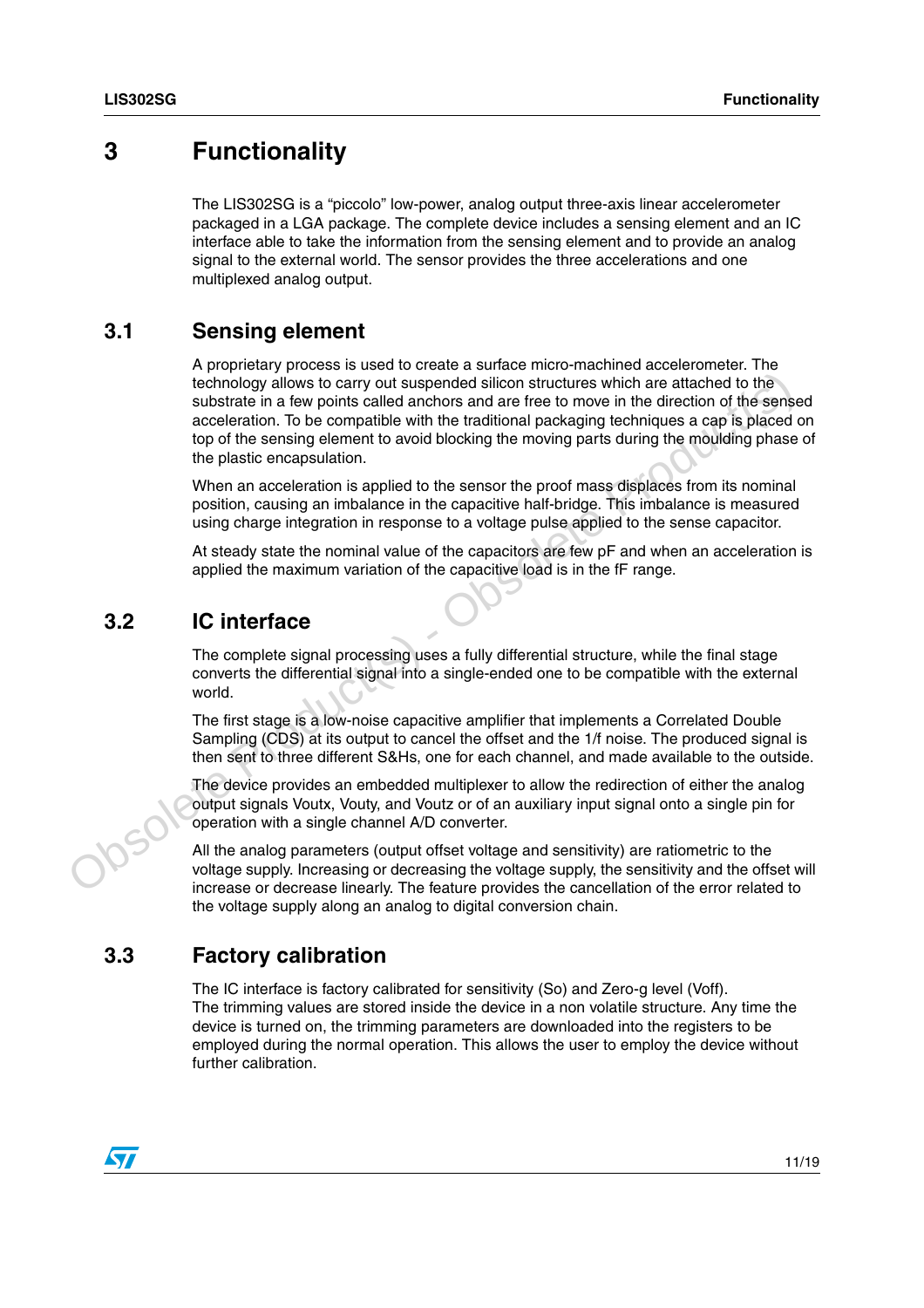## <span id="page-11-0"></span>**4 Application hints**



#### <span id="page-11-1"></span>**Figure 3. LIS302SG electrical connection**

Power supply decoupling capacitors (100 nF ceramic or polyester + 10 µF Aluminum) should be placed as near as possible to the device (common design practice).

The LIS302SG allows to band limit Voutx, Vouty and Voutz through the use of external capacitors. The recommended frequency range spans from DC up to 2.0 kHz. Capacitors must be added at output pins to implement low-pass filtering for antialiasing and noise reduction, even if the only multiplexed output (*Vout*) is used. The equation for the cut-off frequency (  $\mathfrak{f}_\mathfrak{t}$  ) of the external filters is:

$$
f_t = \frac{1}{2\pi \cdot R_{out} \cdot C_{load}(x, y, z)}
$$

Taking into account that the internal filtering resistor  $(R<sub>out</sub>)$  has a nominal value equal to 32 kΩ, the equation for the external filter cut-off frequency may be simplified as follows:

$$
f_t = \frac{5\mu F}{C_{\text{load}}(x, y, z)} [\text{Hz}]
$$

The tolerance of the internal resistor can vary typically of  $\pm 20\%$  within its nominal value of 32 kΩ; thus the cut-off frequency will vary accordingly. A minimum capacitance of 2.5 nF for  $C<sub>load</sub>(x, y, z)$  is required in any case.

An external capacitor can be added to the Vout pin. Values below 10 pF are recommended.

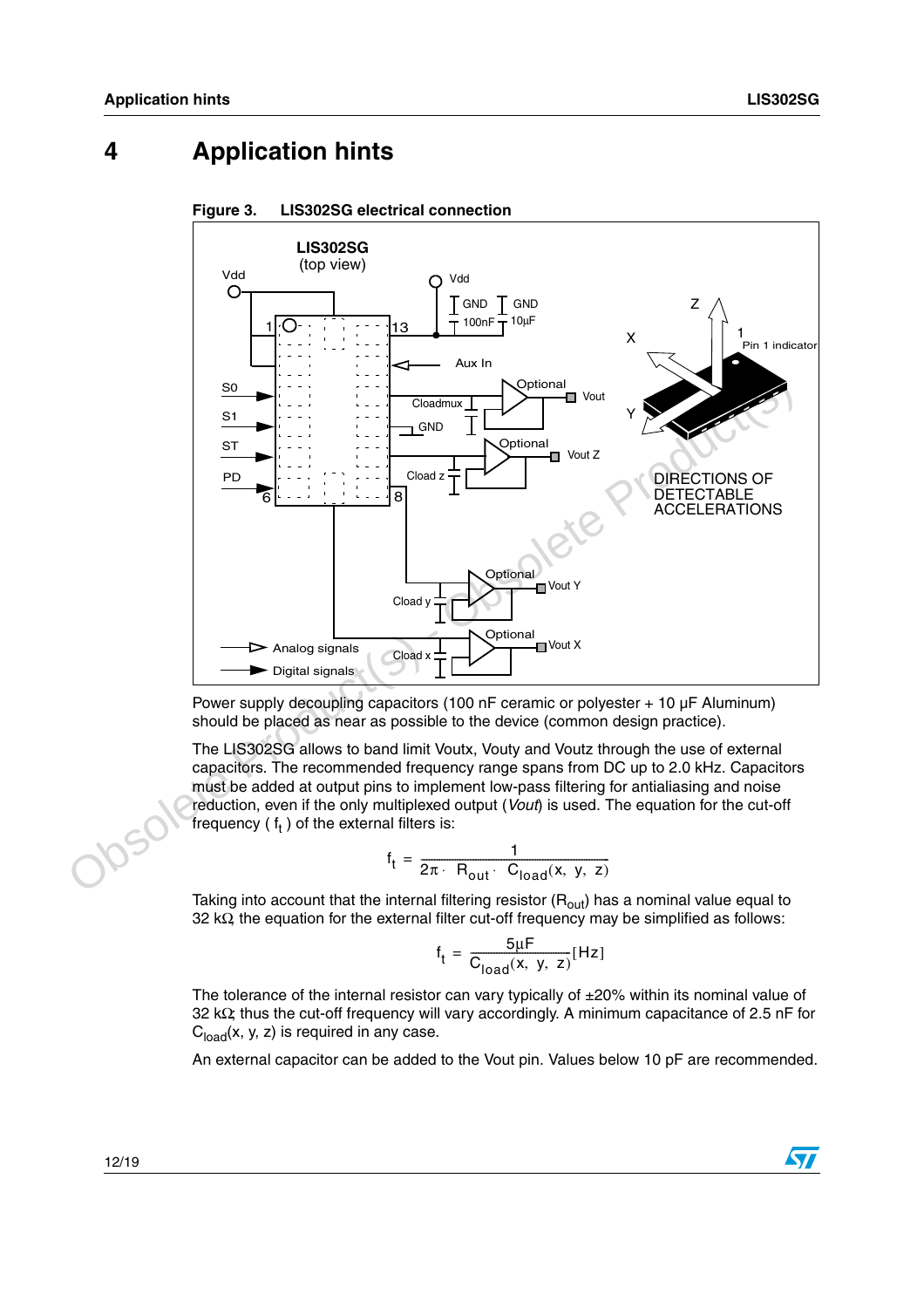| <br>$\frac{1}{1}$ capability constructs $\frac{1}{10}$ or $\frac{1}{100}$ |                        |
|---------------------------------------------------------------------------|------------------------|
| <b>Cut-off frequency</b>                                                  | <b>Capacitor value</b> |
| 1 Hz                                                                      | $5 \mu F$              |
| 10 Hz                                                                     | $0.5 \mu F$            |
| 20 Hz                                                                     | 250 nF                 |
| 50 Hz                                                                     | 100 nF                 |
| 100 Hz                                                                    | 50 nF                  |
| 200 Hz                                                                    | 25 nF                  |
| 500 Hz                                                                    | 10 <sub>nP</sub>       |
|                                                                           |                        |

<span id="page-12-3"></span>**Table 6. Filter capacitor selection, Cload (x,y,z)**

#### <span id="page-12-4"></span>**Table 7. Mux I/O table**

|     |                              | 500 Hz                                                | 10 nF                                                                                   |
|-----|------------------------------|-------------------------------------------------------|-----------------------------------------------------------------------------------------|
|     | Table 7.<br>Mux I/O table    |                                                       |                                                                                         |
|     | S1 pin                       | S0 pin                                                | <b>Mux status</b>                                                                       |
|     | 0                            | 0                                                     | $Vout = Voutx$                                                                          |
|     | 0                            | 1                                                     | Vout = Vouty                                                                            |
|     | 1                            | $\mathbf 0$                                           | $Vout = Voutz$                                                                          |
|     | 1                            | 1                                                     | Vout = $Aux_in$                                                                         |
| 4.1 | <b>Soldering information</b> |                                                       | The LGA package is compliant with the ECOPACK <sup>®</sup> , RoHs and "Green" standard. |
|     |                              | Leave "Pin 1 Indicator" unconnected during soldering. | It is qualified for soldering heat resistance according to JEDEC J-STD-020C.            |
|     |                              |                                                       | Land pattern and soldering recommendations are available at www.st.com/mems.            |
| 4.2 |                              | <b>Output response vs. orientation</b>                |                                                                                         |
|     | Figure 4.                    | Output response vs. orientation                       |                                                                                         |
|     |                              | $X=1.17V( -1q)$<br>$Y=1.65V(0q)$<br>$Z=1.65V(0q)$     |                                                                                         |
|     |                              |                                                       | <b>Bottom</b><br>$V = C E V / (Q_{\alpha})$                                             |

## <span id="page-12-0"></span>**4.1 Soldering information**

## <span id="page-12-1"></span>**4.2 Output response vs. orientation**

<span id="page-12-2"></span>**Figure 4. Output response vs. orientation**



*[Figure 4](#page-12-2)* refers to LIS302SG powered at 3.3 V.

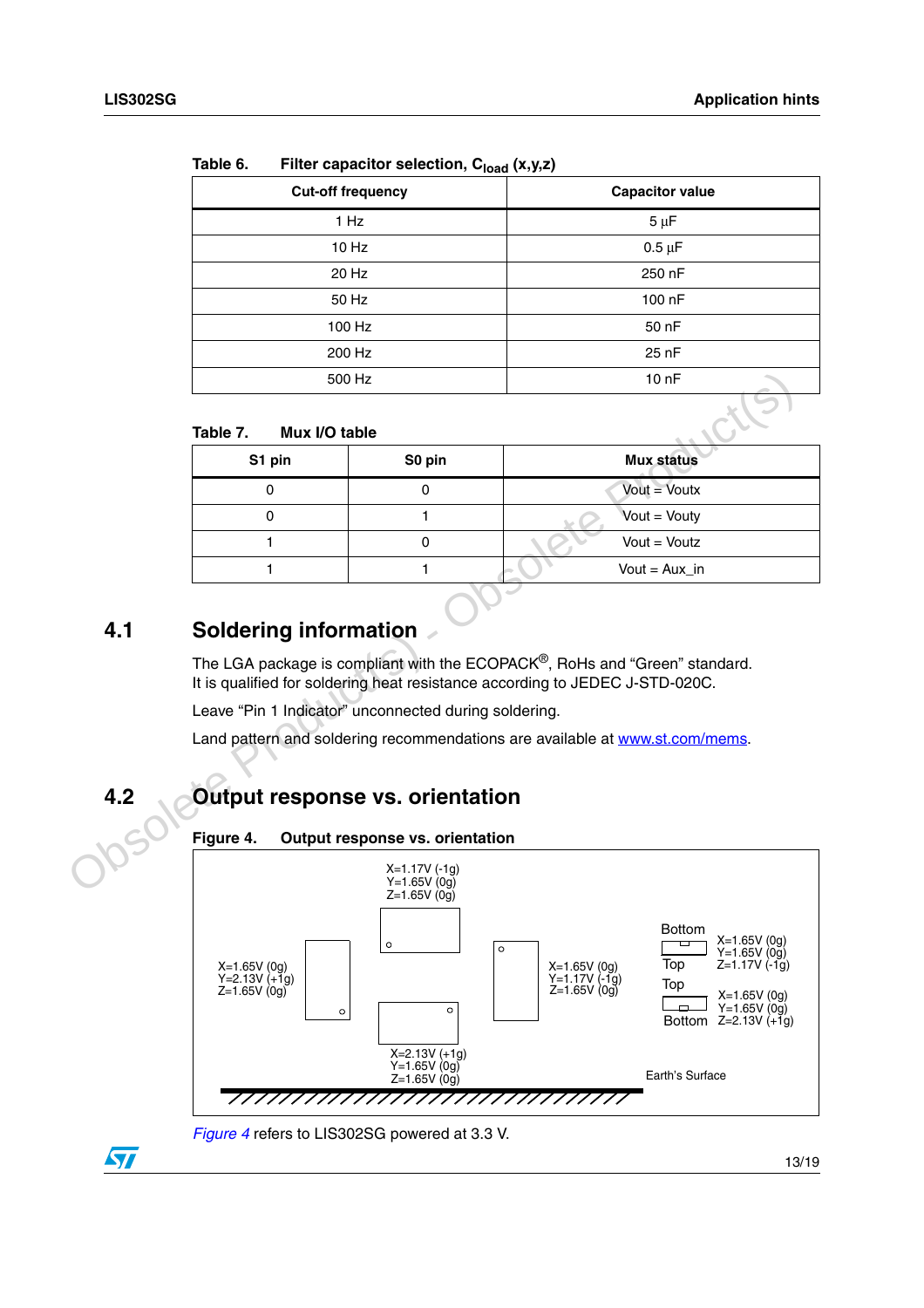# <span id="page-13-0"></span>**5 Typical performance characteristics**

<span id="page-13-3"></span><span id="page-13-2"></span><span id="page-13-1"></span>**5.1 Mechanical characteristics at 25°C** 

#### **Figure 5. X axis zero-g level at 3.3 V Figure 6. X axis sensitivity-g level at 3.3 V**Figure 7. Y axis zero-g level at 3.3 V Figure 8. Y axis sensitivity-g level at **3.3 V−250 −200 −150 −100 −50 <sup>0</sup> <sup>50</sup> <sup>100</sup> <sup>150</sup> <sup>200</sup> <sup>250</sup> <sup>0</sup> Zero−g Level Offset [mg] 5 10 15 20 25 Percent of parts [%] 0.43 0.44 0.45 0.46 0.47 0.48 0.49 0.5 0.51 0.52 <sup>0</sup> Sensitivity [V/g] 5 10 15 20 25 Percent of parts [%] 5 10 15 20 25 30 Percent of parts [%] 5 10 15 20 25 Percent of parts [%]** Figure 7. Yaxis zero-g level at 3.3 V<br>
Figure 7. Yaxis zero-g level at 3.3 V<br>
Figure 10. Zaxis sensitivity-g level at<br>
Production of the state Production of the state Production of the state Production of the state Produc

<span id="page-13-4"></span>**−250 −200 −150 −100 −50 <sup>0</sup> <sup>50</sup> <sup>100</sup> <sup>150</sup> <sup>200</sup> <sup>250</sup> <sup>0</sup> Zero−g Level Offset [mg]**

<span id="page-13-6"></span>

<span id="page-13-7"></span><span id="page-13-5"></span>**0.43 0.44 0.45 0.46 0.47 0.48 0.49 0.5 0.51 0.52 <sup>0</sup> Sensitivity [V/g]**

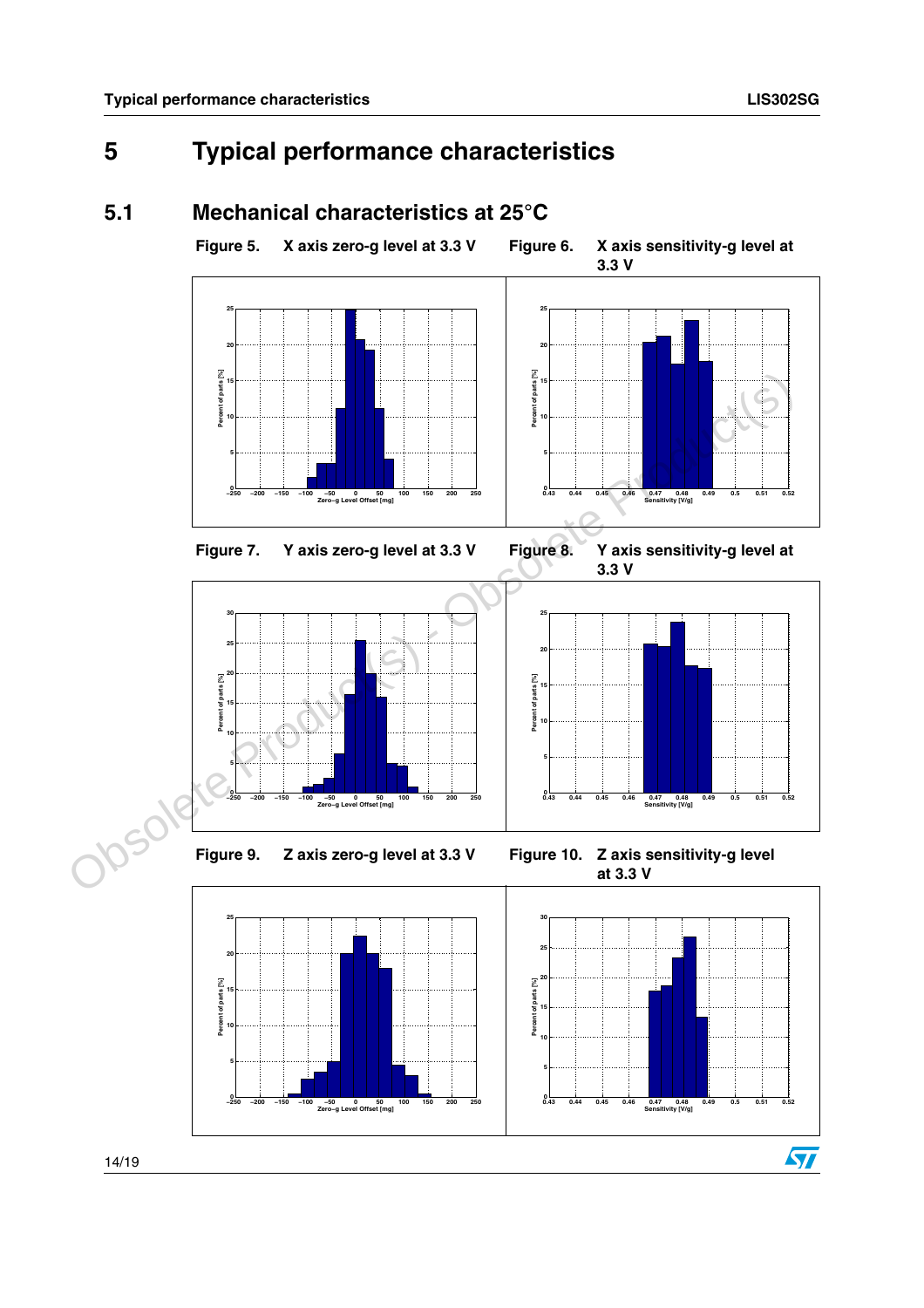#### <span id="page-14-0"></span>**5.2 Mechanical characteristics derived from measurement in the -40 °C to +85 °C temperature range**

<span id="page-14-2"></span><span id="page-14-1"></span>**Figure 11. X axis zero-g level change vs. Figure 12. X axis sensitivity-g change temperature at 3.3 V vs. temperature at 3.3 V**



<span id="page-14-4"></span><span id="page-14-3"></span>**Figure 13. Y axis zero-g level change vs. Figure 14. Y axis sensitivity-g change temperature at 3.3 V vs. temperature at 3.3 V**



<span id="page-14-5"></span>**Figure 15. Z axis zero-g level change vs. Figure 16. Z axis sensitivity-g change temperature at 3.3 V vs. temperature at 3.3 V**

<span id="page-14-6"></span>

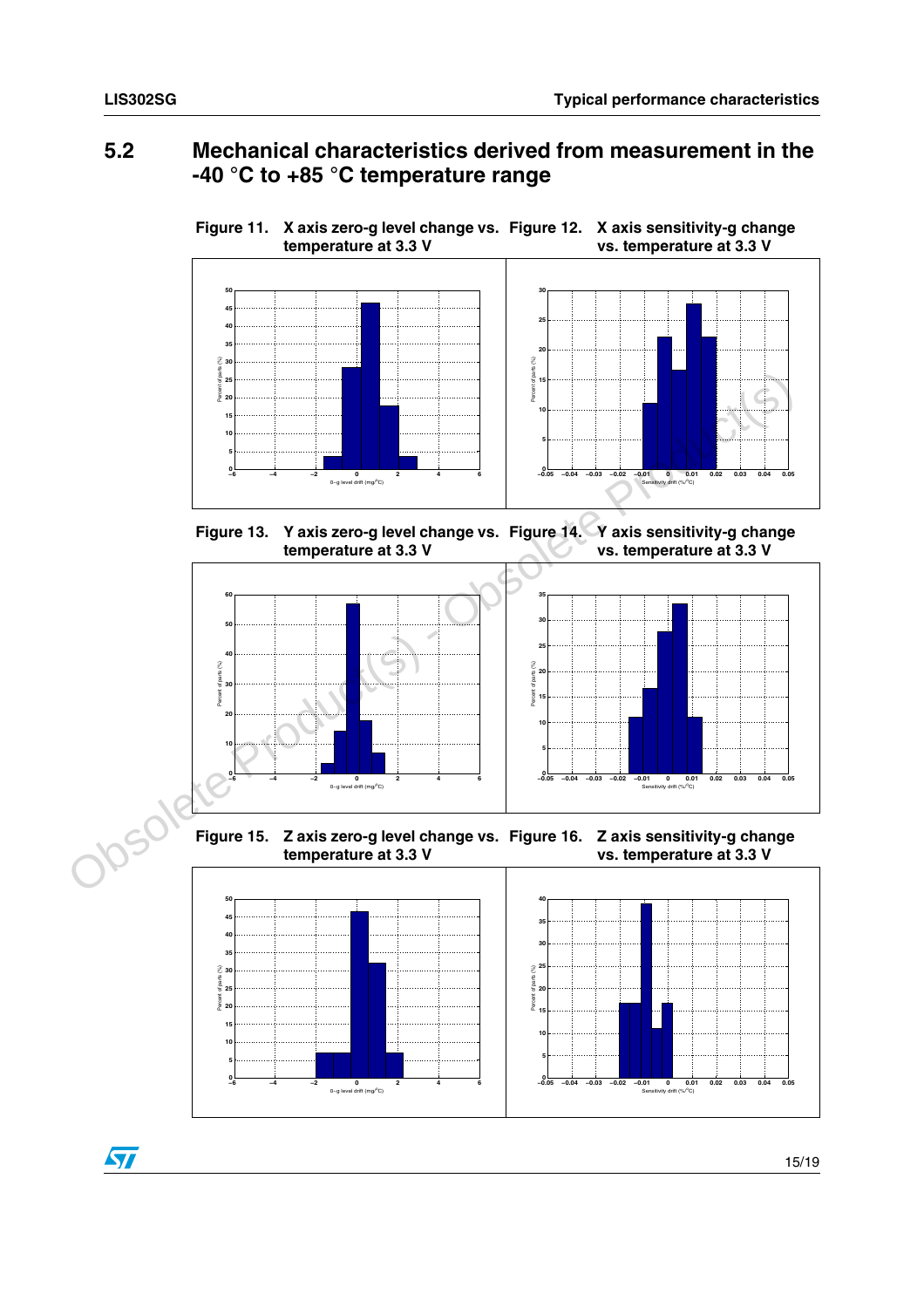## <span id="page-15-2"></span><span id="page-15-1"></span><span id="page-15-0"></span>**5.3 Electro-mechanical characteristics at 25 °C**



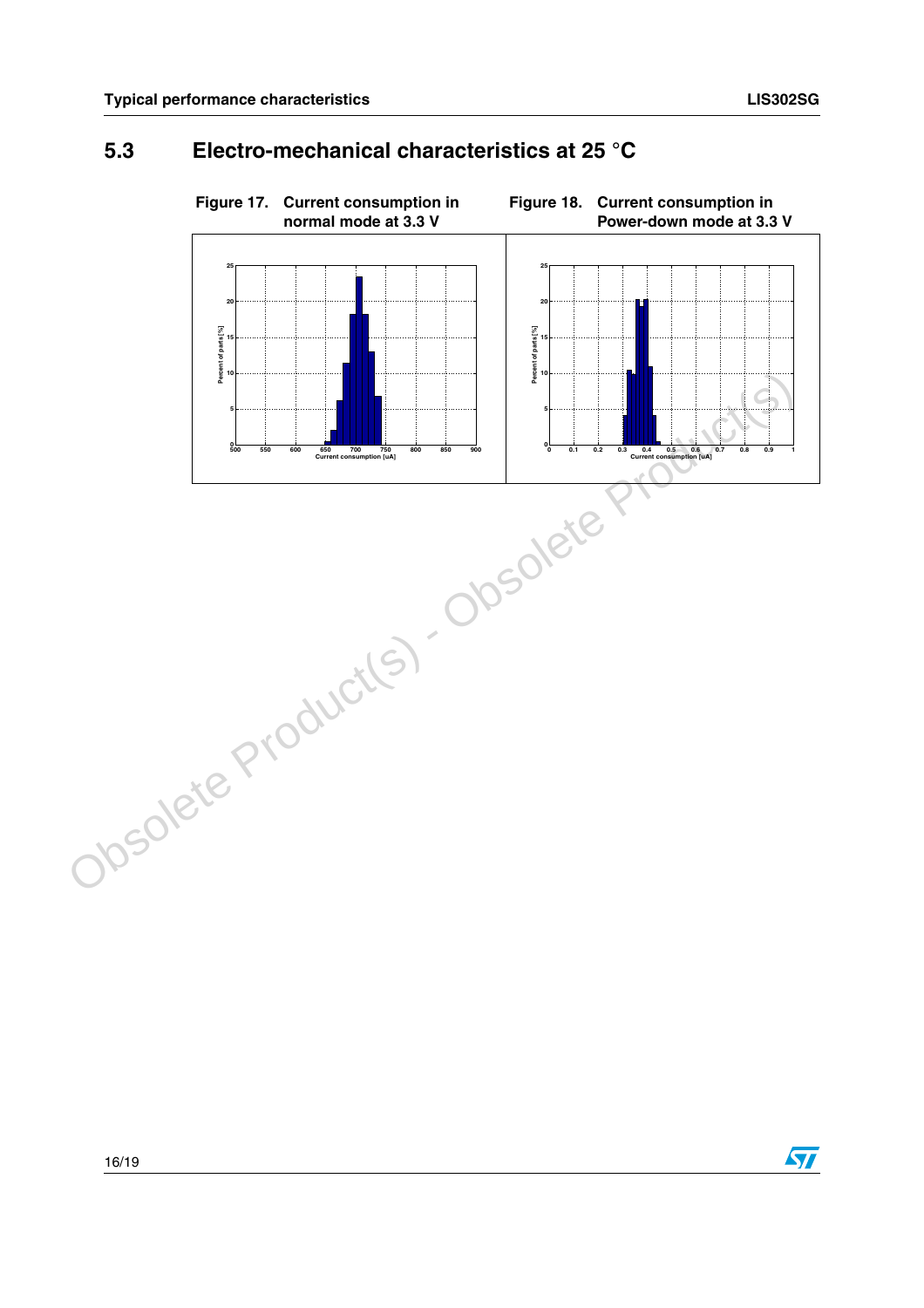## <span id="page-16-0"></span>**6 Package information**

In order to meet environmental requirements, ST offers these devices in  $ECOPACK^{\circledcirc}$ packages. These packages have a lead-free second level interconnect. The category of second Level Interconnect is marked on the package and on the inner box label, in compliance with JEDEC Standard JESD97. The maximum ratings related to soldering conditions are also marked on the inner box label. ECOPACK® is an ST trademark.

ECOPACK<sup>®</sup> specifications are available at: www.st.com.



<span id="page-16-1"></span>**Figure 19. LGA-14: mechanical data and package dimensions**

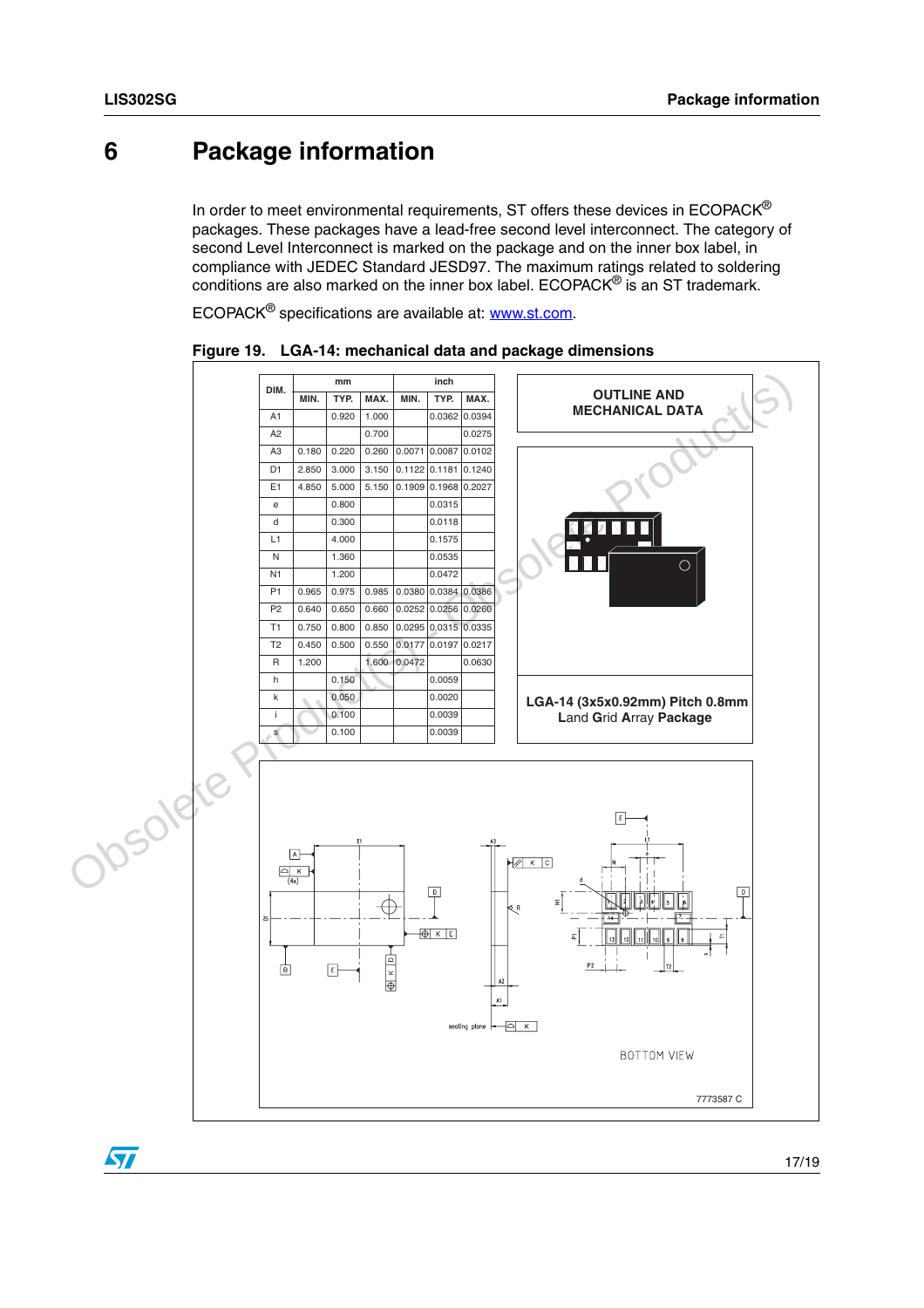## <span id="page-17-0"></span>**7 Revision history**

#### <span id="page-17-1"></span>Table 8. **Document revision history**

| Date        | <b>Revision</b> | <b>Changes</b>  |
|-------------|-----------------|-----------------|
| 05-Mar-2008 |                 | Initial release |

Obsolete Product(s) - Obsolete Product(s)